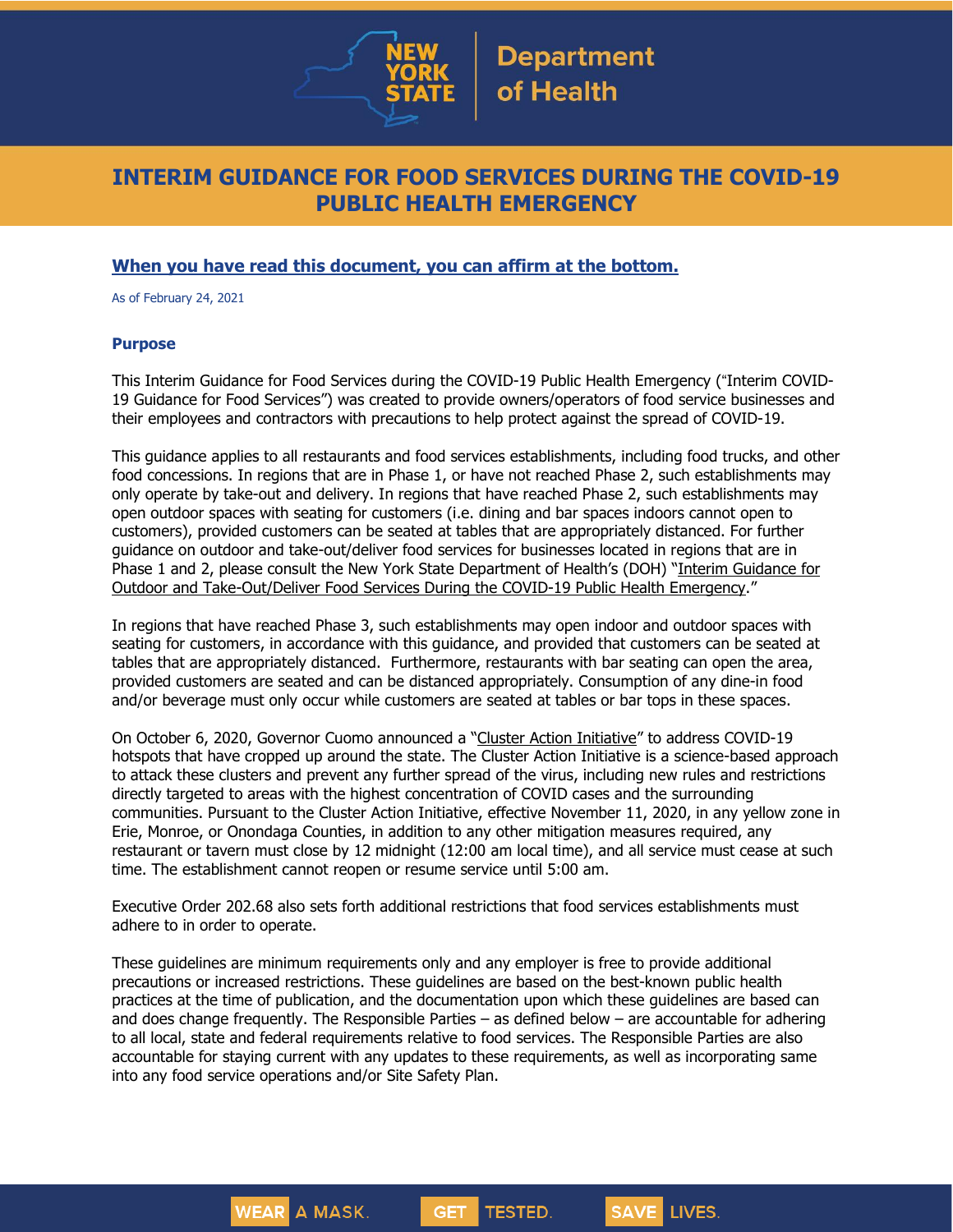The Centers of Disease Control and Prevention, U.S. Food and Drug [Administration,](https://www.fda.gov/food/food-safety-during-emergencies/food-safety-and-coronavirus-disease-2019-covid-19) and United States Department of Labor's [Occupational](https://www.cdc.gov/foodsafety/newsletter/food-safety-and-Coronavirus.html) Safety and Health [Administration](https://www.osha.gov/Publications/OSHA3990.pdf) are not aware of any [reports](https://www.osha.gov/Publications/OSHA3990.pdf) that suggest that COVID19 can be transmitted through food. Therefore, adherence to NYS Sanitary Codes for food service establishments along with additional requirements identified as part of these guidelines are expected to be sufficiently protective against COVID-19.

#### **Background**

On March 7, 2020, Governor Andrew M. Cuomo issued [Executive](https://www.governor.ny.gov/news/no-202-declaring-disaster-emergency-state-new-york) Order 202, declaring a state of emergency in response to COVID-19. Community transmission of COVID-19 has occurred throughout New York. To minimize further spread, social distancing of at least six feet must be maintained between individuals, where possible.

On March 16, 2020, Governor Cuomo issued [Executive](https://www.governor.ny.gov/news/no-2023-continuing-temporary-suspension-and-modification-laws-relating-disaster-emergency) Order 202.3, restricting all on-premises consumption of food and beverage at eating and drinking establishments statewide.

On March 20, 2020, Governor Cuomo issued [Executive](https://www.governor.ny.gov/news/no-2026-continuing-temporary-suspension-and-modification-laws-relating-disaster-emergency) Order 202.6, directing all non-essential businesses to close in-office personnel functions. Essential businesses, as defined by Empire State Development Corporation (ESD) [guidance,](https://esd.ny.gov/guidance-executive-order-2026) were not subject to the in-person restriction, but were, however, directed to comply with the guidance and directives for maintaining a clean and safe work environment issued by DOH, and were strongly urged to maintain social distancing measures to the extent possible.

On April 12, 2020, Governor Cuomo issued [Executive](https://www.governor.ny.gov/news/no-20216-continuing-temporary-suspension-and-modification-laws-relating-disaster-emergency) Order 202.16, directing essential businesses to provide employees, who are present in the workplace, with a face covering, at no-cost, that must be used when in direct contact with customers or members of the public during the course of their work. On April 15, 2020, Governor Cuomo issued [Executive](https://www.governor.ny.gov/news/no-20217-continuing-temporary-suspension-and-modification-laws-relating-disaster-emergency) Order 202.17, directing that any individual who is over age two and able to medically tolerate a face-covering must cover their nose and mouth with a mask or cloth face-covering when in a public place and unable to maintain, or when not maintaining, social distance. On April 16, 2020, Governor Cuomo issued [Executive](https://www.governor.ny.gov/news/no-20218-continuing-temporary-suspension-and-modification-laws-relating-disaster-emergency) Order 202.18, directing that everyone using public or private transportation carriers or other for-hire vehicles, who is over age two and able to medically tolerate a face covering, must wear a mask or face covering over the nose and mouth during any such trip. It also directed any operators or drivers of public or private transport to wear a face covering or mask which covers the nose and mouth while there are any passengers in such a vehicle. On May 29, 2020, Governor Cuomo issued [Executive](https://www.governor.ny.gov/news/no-20234-continuing-temporary-suspension-and-modification-laws-relating-disaster-emergency) Order 202.34, authorizing business operators/owners with the discretion to deny admittance to individuals who fail to comply with the face covering or mask requirements.

On April 26, 2020, Governor Cuomo [announced](https://www.governor.ny.gov/news/amid-ongoing-covid-19-pandemic-governor-cuomo-outlines-phased-plan-re-open-new-york-starting) a phased approach to reopen industries and businesses in New York in phases based upon a data-driven, regional analysis. On May 4, 2020, the Governor [provided](https://www.governor.ny.gov/news/amid-ongoing-covid-19-pandemic-governor-cuomo-outlines-additional-guidelines-when-regions-can) that the regional analysis would consider several public health factors, including new COVID-19 infections, as well as health care system, diagnostic testing, and contact tracing capacity. On May 11, 2020, Governor Cuomo [announced](https://www.governor.ny.gov/news/amid-ongoing-covid-19-pandemic-governor-cuomo-announces-three-regions-new-york-state-ready) that the first phase of reopening would begin on May 15, 2020 in several regions of New York, based upon available regional metrics and indicators. On May 29, 2020, Governor Cuomo [announced](https://www.governor.ny.gov/news/governor-cuomo-announces-new-york-city-enter-phase-1-reopening-june-8-and-five-regions-enter) that the second phase of reopening would begin in several regions of New York. On June 3, 2020, Governor Cuomo [announced](https://www.governor.ny.gov/news/governor-cuomo-announces-outdoor-dining-restaurants-will-be-permitted-phase-two-reopening) outdoor dining at restaurants would be permitted in phase two of reopening, in accordance with state-issued guidance. On June 11, Governor Cuomo [announced](https://www.governor.ny.gov/news/governor-cuomo-announces-five-regions-will-enter-phase-three-reopening-tomorrow) that the third phase of reopening would begin on June 12 in several regions of New York.

In addition to the following standards, businesses must continue to comply with the guidance and directives for maintaining clean and safe work environments issued by the DOH.

**GET** 

TESTED.

WEAR A MASK.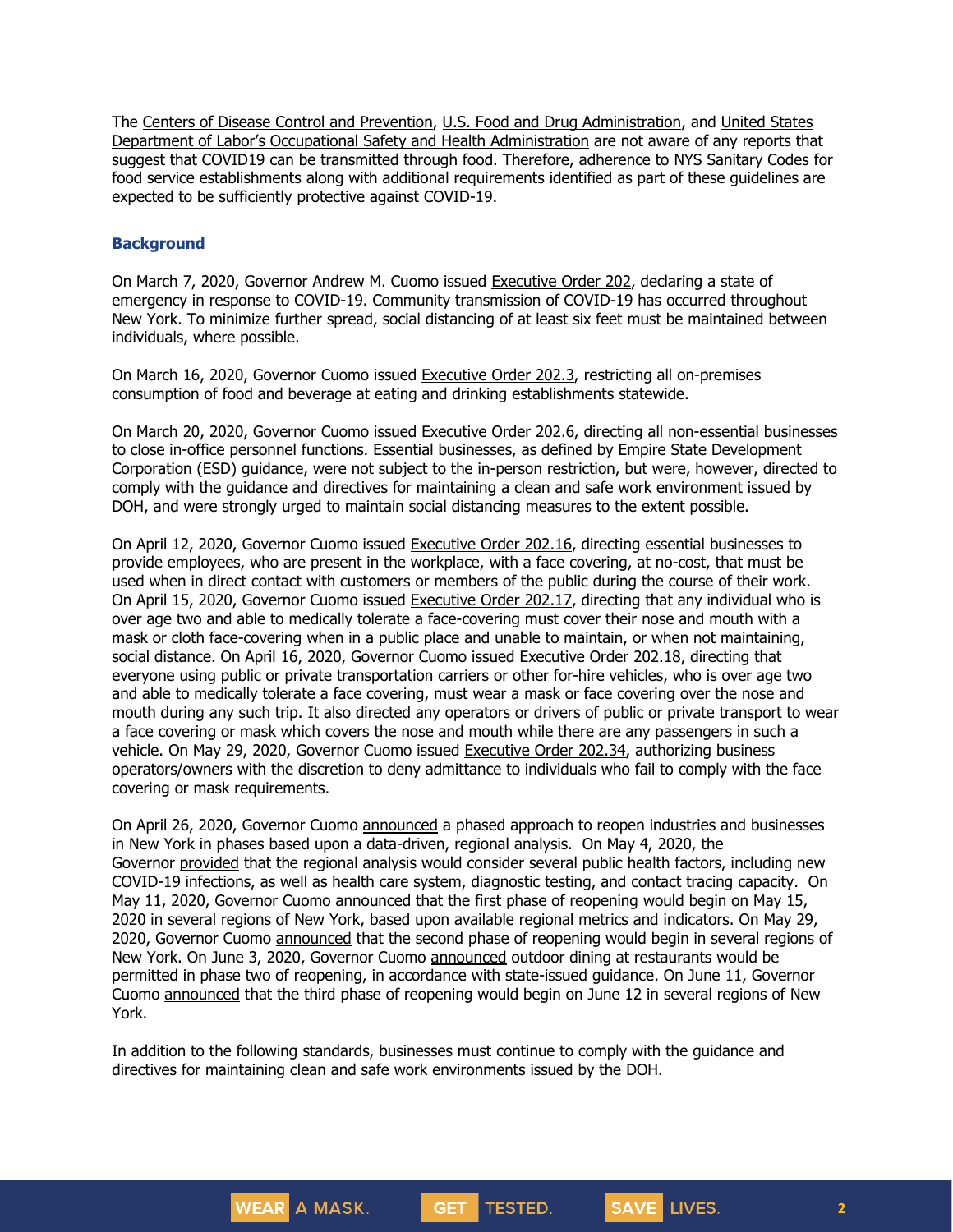Please note that where guidance in this document differs from other guidance documents issued by New York State, the more recent guidance shall apply.

#### **Standards for Responsible Food Services in New York State**

No food service operation can occur without meeting the following minimum State standards, as well as applicable federal requirements, including but not limited to such minimum standards of the Americans with Disabilities Act (ADA), Centers for Disease Control and Prevention (CDC), Environmental Protection Agency (EPA), and United States Department of Labor's Occupational Safety and Health Administration (OSHA).

The State standards contained within this guidance apply to food services in operation during the COVID-19 public health emergency until rescinded or amended by the State. The operator of the food service site, or another party as may be designated by the operator (in either case, "the Responsible Parties"), shall be responsible for meeting these standards.

The following guidance is organized around three distinct categories: people, places, and processes.

# **I. PEOPLE**

#### **A. Physical Distancing**

- For the purposes of this guidance, "outdoor space" is defined as an open-air space designated for the consumption of food and/or beverage, which may have a temporary or fixed cover (e.g. awning or roof) so long as such cover has at least two open sides for airflow. Within such outdoor space, all tables with seats must be at least six feet from any other table, seat, patron, or pedestrian thoroughfare or corridor; provided, however, if a bar or restaurant seeks to use contiguous public space (e.g. sidewalk) pursuant to [Executive Order 202.38,](https://www.governor.ny.gov/news/no-20238-continuing-temporary-suspension-and-modification-laws-relating-disaster-emergency) the applicable local municipality, if allowing such usage, may determine alternative spacing of tables from pedestrian thoroughfares or corridors upon a consideration of the volume of pedestrian traffic on sidewalks, availability of sidewalk space, and avoidance of unnecessary congestion, or alternatively, the local municipality may require the bar or restaurant to erect a physical barrier of at least five feet in height if six feet of distance cannot be maintained between tables and a pedestrian thoroughfare or corridor.
- Responsible Parties must ensure that indoor capacity is limited to no more than 50% of the maximum occupancy for a particular area as set by the certificate of occupancy, exclusive of employees.
	- $\circ$  Responsible Parties should ensure that a distance of at least six feet is maintained among workers at all times, unless the core activity requires a shorter distance (e.g. cooking, cleaning, clearing tables, maintenance). Regardless of physical distance, Responsible Parties must ensure all employees wear an acceptable face covering at all times. Patrons must also wear face coverings at all times, except while seated; provided, however, that the patron is over the age of two and able to medically tolerate such covering.
	- $\circ$  Acceptable face coverings for COVID-19 include but are not limited to cloth-based face coverings and disposable masks that cover both the mouth and nose.
	- $\circ$  However, cloth, disposable, or other homemade face coverings are not acceptable face coverings for workplace activities that typically require a higher degree of protection for personal protective equipment (PPE) due to the nature of the work. For those activities, N95 respirators or PPE used under existing industry standards should continue to be used, as is defined in accordance with OSHA [guidelines.](https://www.osha.gov/SLTC/personalprotectiveequipment/)

GET TESTED.

SAVE LIVES.

WEAR A MASK.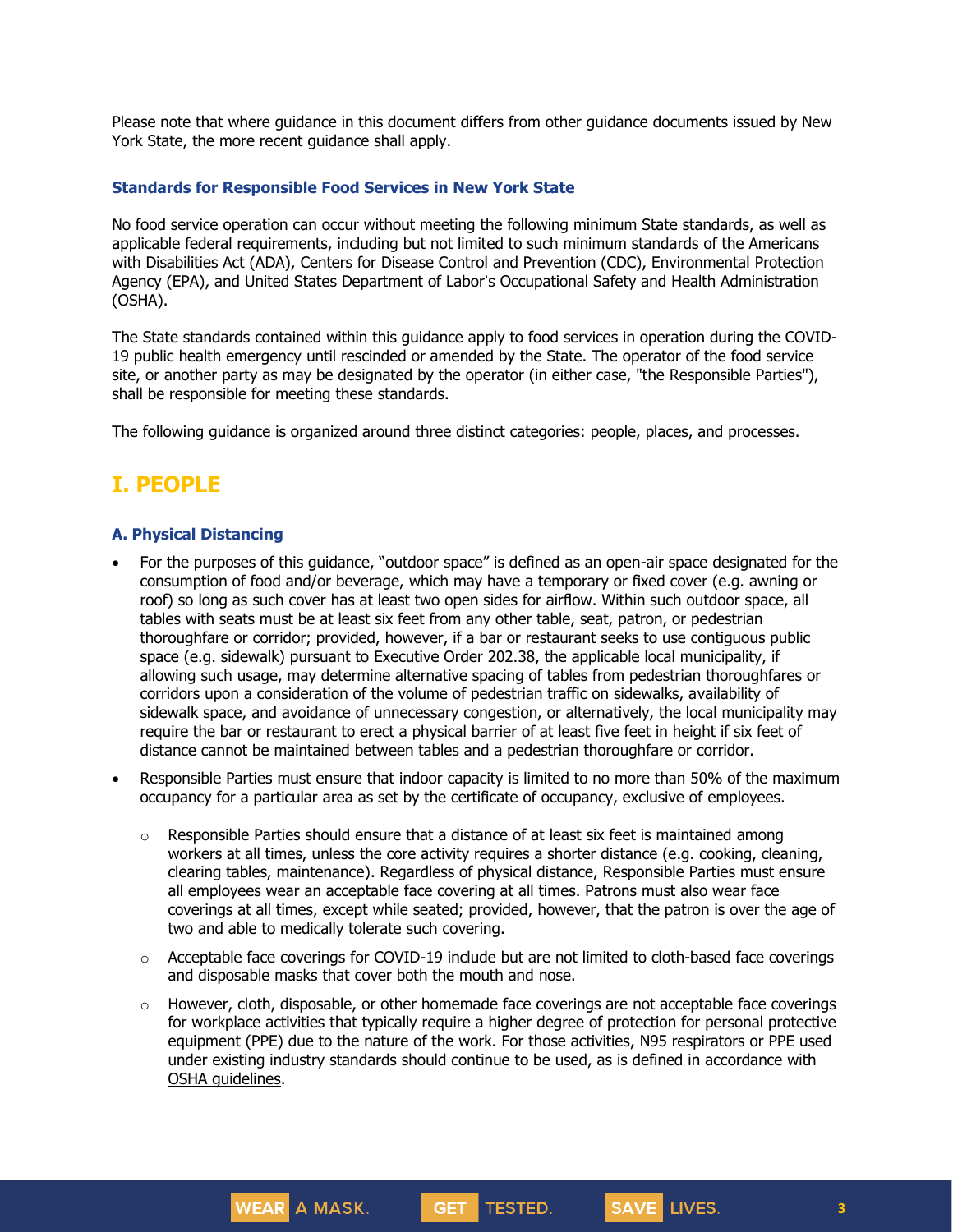- Responsible Parties must ensure that outdoor capacity is limited to the number of tables that can be safely and appropriately arranged such that each table is a minimum of six feet away from another.
- Responsible Parties must ensure that indoor and outdoor tables with seating for customers are separated by a minimum of six feet in all directions. Wherever distancing is not feasible between tables, Responsible Parties must enact physical barriers between such tables. The physical barriers must be at least five feet in height and must not block emergency and/or fire exits.
	- $\circ$  Responsible Parties may allow customers to sit at indoor and outdoor bar areas, provided a distance of at least six feet can be maintained between parties (i.e. groups of patrons).
	- $\circ$  Responsible Parties must ensure that bar area staff keep a distance of at least six feet between each other and/or customers, when possible.
- Responsible Parties may seat as many individuals at a single table as the table allows, with a maximum of 10 individuals per table.
	- $\circ$  Individuals seated at a table must be members of the same party but may be from different households. Further, individuals who are members of the same party may arrive, be seated, and depart at different times so long as their interactions remain limited to only other party members.
	- o Communal tables in which multiple parties are seated at the same large table are only permitted if a distance of at least six feet can be maintained between the parties.
	- $\circ$  If located in a cluster action zone pursuant to Executive Order 202.68, tables are limited to 4 individuals per party.
- Responsible Parties offering restroom access to customers must promote social distancing within and while waiting for restrooms.
- Responsible Parties may modify the use and/or restrict the number of work stations and employee seating areas, so that employees are at least six feet apart in all directions (e.g. side-to-side and when facing one another) and are not sharing areas without cleaning and disinfection between use. When distancing is not feasible (e.g. pick-up stations, cash registers), Responsible Parties may enact physical barriers (e.g. plastic shielding walls) in areas where they would not affect air flow, heating, cooling, or ventilation) and must not block emergency and/or fire exits.
	- $\circ$  If used, physical barriers should be put in place in accordance with OSHA quidelines.
	- o Physical barrier options may include: strip curtains, plexiglass or similar materials, or other impermeable dividers or partitions.
- Responsible Parties should prohibit the use of small spaces (e.g. freezers or storage rooms) by more than one individual at a time, unless all employees in such space at the same time are wearing acceptable face coverings. However, even with face coverings in use, occupancy must never exceed 50% of the maximum capacity of the space, unless it is designed for use by a single occupant. Responsible Parties should increase ventilation with outdoor air to the greatest extent possible (e.g. opening windows and doors to kitchen), while maintaining safety protocols.
- Responsible Parties should put in place measures to reduce bi-directional foot traffic using tape or signs with arrows in narrow aisles, hallways, or spaces, and post signage and distance markers denoting spaces of six feet in all commonly used areas and any areas in which lines are commonly formed or people may congregate (e.g. clock in/out stations, health screening stations, breakrooms).
	- o Responsible Parties must clearly signal six foot spacing in:

WEAR A MASK.

▪ Any lines for customers waiting to order, pick up food, be seated, or use the restroom (e.g. by using tape or other equally effective means); and

GET TESTED.

SAVE LIVES.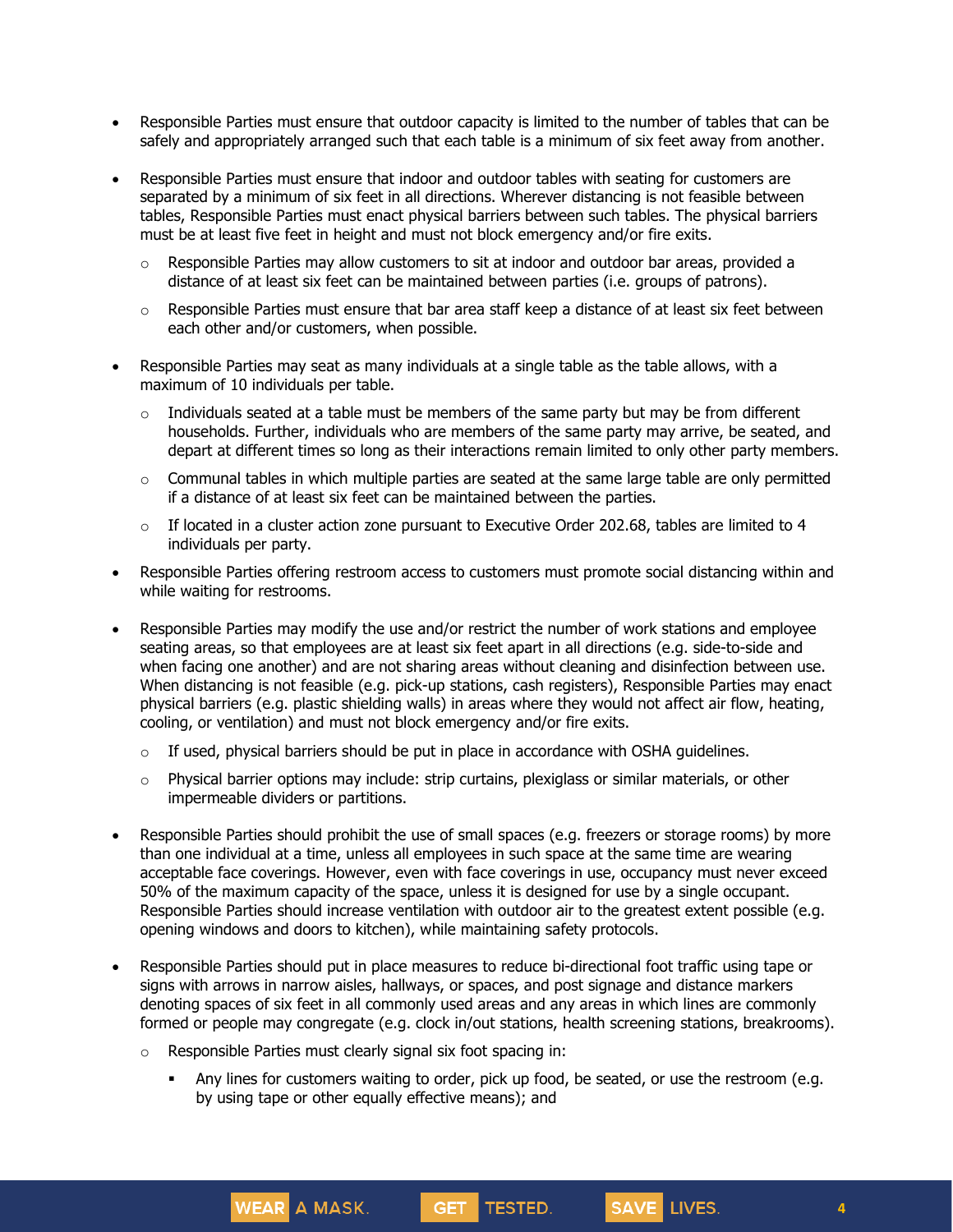- **EXECT** Any pick-up or payment location (e.g. counter, table, register).
- Responsible Parties must designate entrances/exits for customers and separate entrances/exits for employees, where possible.
- Responsible Parties should encourage customers to wait in their car or outside at an appropriate social distance until food is ready to be picked up or they are ready to be seated.
- Responsible Parties should encourage customers to place remote orders online or by phone.
- Where possible, Responsible Parties should allow for contactless order, payment, delivery, and pickup and/or implement curbside pick-up.
	- $\circ$  When contactless payment is not feasible, Responsible Parties should minimize the use of billfolds and present paper receipts only.
- Responsible Parties should consider allowing customers that will be seated to order ahead of time to limit the amount of time spent in the establishment.
- Responsible Parties must post signs throughout the site, consistent with DOH COVID-19 signage. Responsible Parties can develop their own customized signage specific to their workplace or setting, provided that such signage is consistent with the Department's signage. Signage should be used to remind employees and patrons to:
	- $\circ$  Cover their nose and mouth with a face covering.
	- o Properly store and, when necessary, discard PPE.

WEAR A MASK.

- o Adhere to physical distancing instructions.
- $\circ$  Report symptoms of or exposure to COVID-19, and how they should do so.
- o Follow hand hygiene and cleaning and disinfection guidelines.
- o Follow appropriate respiratory hygiene and cough etiquette.

### **B. Gatherings in Enclosed Spaces**

- Responsible Parties must limit in-person employee gatherings (e.g. staff meetings) to the greatest extent possible and use other methods such as video or teleconferencing whenever possible, per CDC guidance "Interim Guidance for Businesses and Employers to Plan and Respond to [Coronavirus](https://www.cdc.gov/coronavirus/2019-ncov/community/guidance-business-response.html) Disease 2019 [\(COVID-19\)](https://www.cdc.gov/coronavirus/2019-ncov/community/guidance-business-response.html)". When videoconferencing or teleconferencing is not possible, Responsible Parties should hold meetings in open, well-ventilated spaces and ensure that individuals maintain six feet of social distance between one another (e.g. if there are chairs, leave space between chairs, have employees sit in alternating chairs).
- Responsible Parties should encourage social distancing by limiting occupancy or closing non-essential amenities and communal areas that do not allow for appropriate social distancing. If open, Responsible Parties must make hand sanitizer or disinfecting wipes available near such amenities (e.g. vending machines, communal coffee stations).
- Responsible Parties must put in place practices for adequate social distancing in small areas, such as restrooms and breakrooms, and should develop signage and systems (e.g. flagging when occupied) to restrict occupancy when social distancing cannot be maintained in such areas.

GET TESTED.

SAVE LIVES.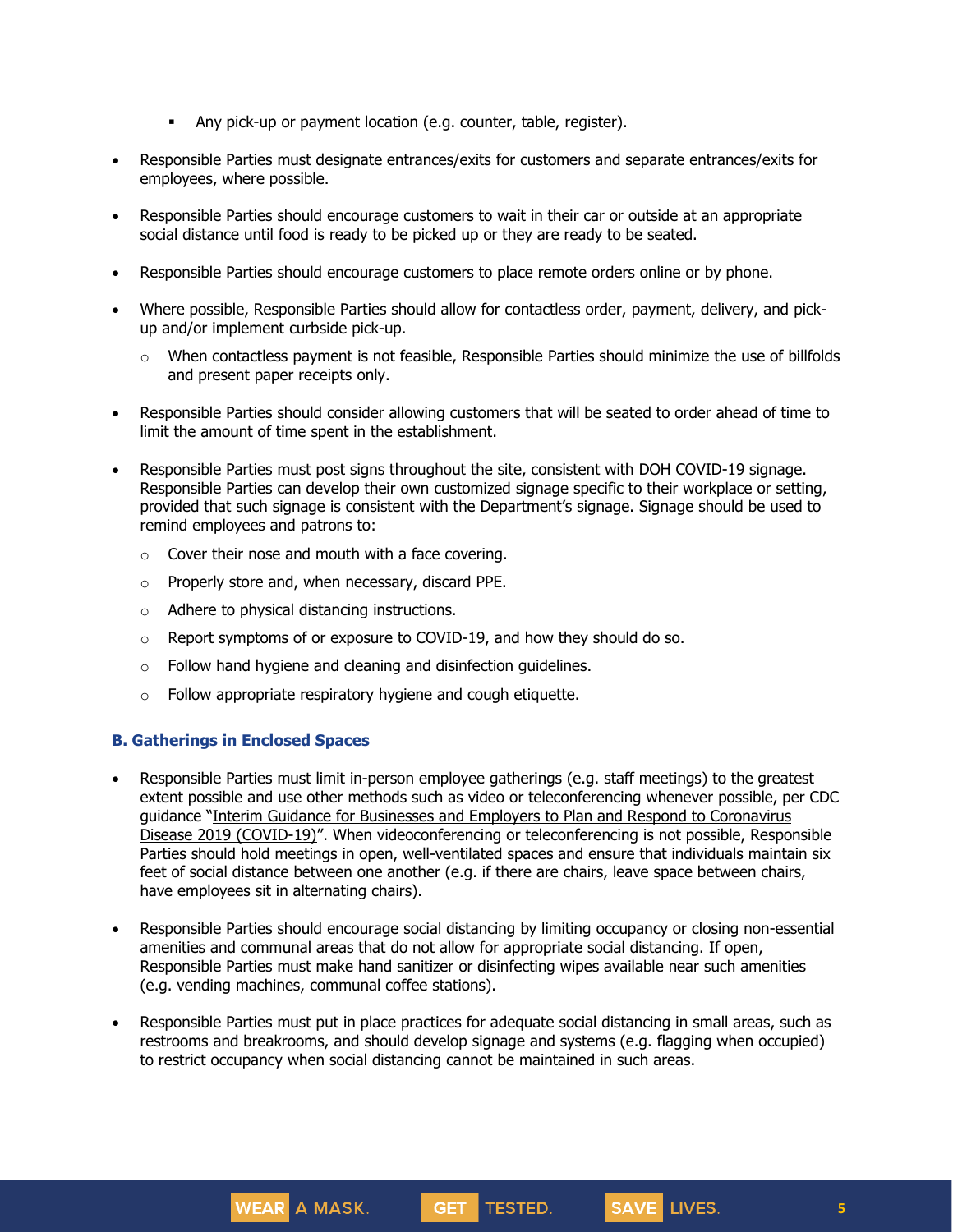- $\circ$  Responsible Parties operating food trucks should implement such practices to the extent practicable.
- Responsible Parties should stagger schedules for their employees to observe social distancing (i.e. six feet of space) for any gathering (e.g. breaks, meals, shift starts/stops).

### **C. Workplace Activity**

- Responsible Parties must take measures to reduce interpersonal contact and congregation, through methods such as:
	- $\circ$  Limiting in-person presence to only those staff who are necessary;
	- o adjusting workplace hours;
	- o reducing on-site workforce to accommodate social distancing guidelines;
	- $\circ$  shifting design (e.g. A/B teams, staggered arrival/departure times);
	- $\circ$  prioritizing tasks that allow for social distancing over those that do not;
	- $\circ$  avoiding multiple crews and/or teams working in one area by staggering scheduled tasks and using signs to indicate occupied areas; and/or
	- $\circ$  segmenting and batching activities, where possible, so individuals can adhere to social distancing and reduce the number of hands touching equipment at the same time.
- Where practicable, Responsible Parties should discourage food preparation employees from changing or entering others' work stations during shifts, unless they are appropriately cleaned and/or disinfected, as appropriate.
- Responsible Parties should designate discrete work zones for servers, where possible. Servers should serve specific zones in the restaurant to minimize overlap.
- Responsible Parties should encourage customer reservations for seating, where practicable, to reduce the congregation of patrons waiting to be seated and served.
	- Responsible Parties must not provide customers with devices (e.g. buzzers) to provide alerts that seating or an order is available, unless such devices are thoroughly cleaned and disinfected between each use.
		- **Responsible Parties are encouraged to use audio announcements, text messages, or notices** on screens to communicate with customers awaiting an order or seating.
- Responsible Parties may open buffets, provided that they are not self-serve and that they are sufficiently staffed to ensure that there is no customer touching of common objects (e.g. serving spoons, tongs) and that appropriate social distance is maintained.

#### **D. Movement and Commerce**

WEAR A MASK.

- Responsible Parties must establish designated areas for vendor pickups and/or deliveries, limiting contact to the extent possible.
- Responsible Parties should limit on-site interactions (e.g. designate an egress for workers leaving their shifts and a separate ingress for workers starting their shifts) and movements (e.g. employees should remain near their workstations as often as possible).

GET TESTED.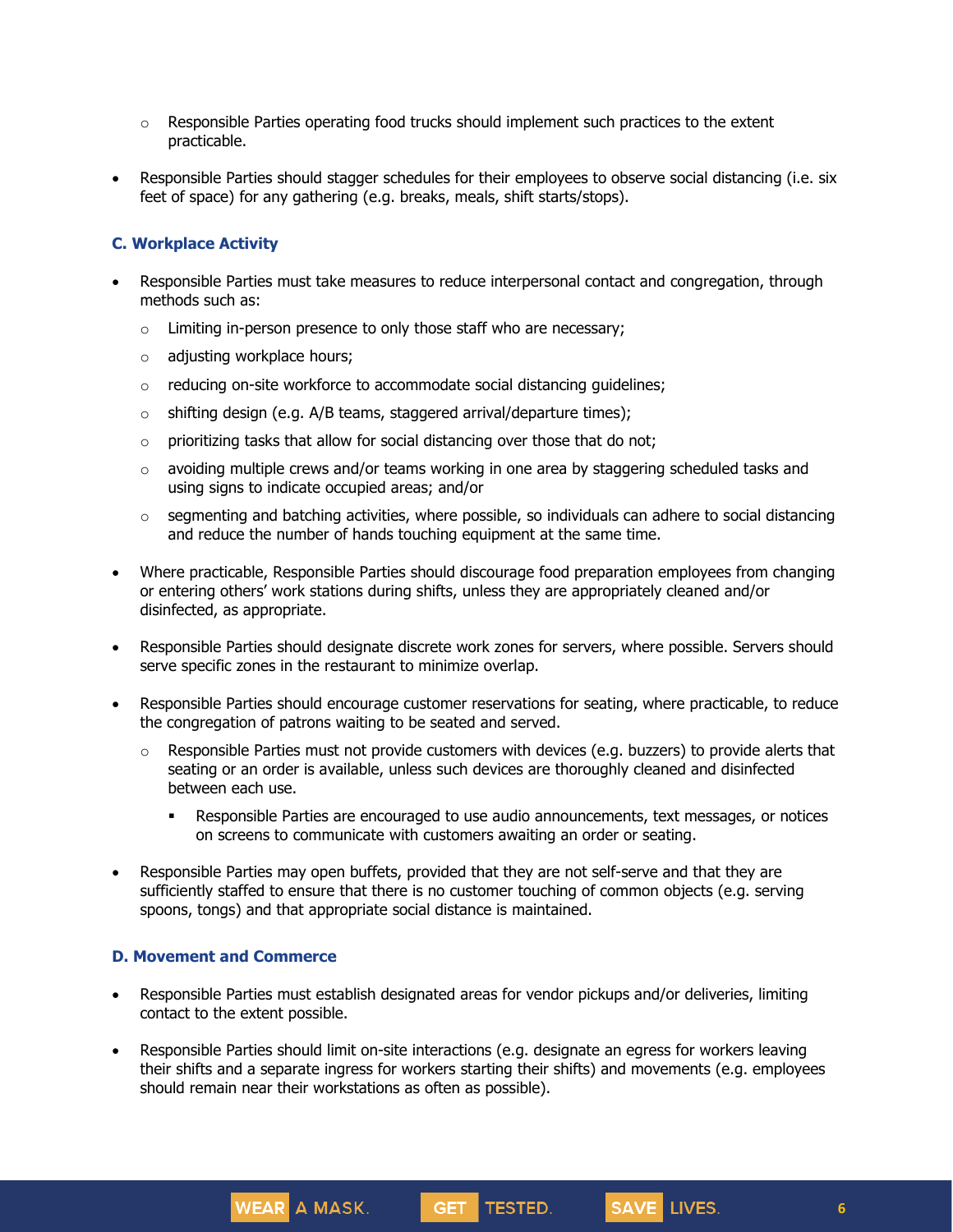- For vendors that need to come on premises, Responsible Parties should ensure a one-at-a-time process, in which only one vendor delivers a product at a time, employees clean and disinfect high touch surfaces, and the next vendor can enter the premises.
- Where practicable, Responsible Parties should limit the numbers of entrances in order to (1) manage the flow of traffic into the building and (2) facilitate health screenings, as described below while remaining in compliance with fire safety and other applicable regulations.
- Develop a plan for people to maintain six feet of social distance while queuing inside or outside of the establishment for screening, as applicable.

#### **D. In-Person and Catered Events**

- Effective March 15, 2021, Responsible Parties throughout the state, including event venue and facility owners and/or operators, and event organizers (i.e., planners and producers), must comply with additional requirements for non-residential events (i.e., gatherings held outside of a household) that involve the gathering of attendees – above the State's social gathering limit – for an event, which may feature the preparation and service of food and/or beverage for parties, including but not limited to wedding receptions, celebrations, and similar private venue events, such as meetings and conferences.
	- $\circ$  As of February 24, 2021, the State's social gathering limit is 50 or fewer people in non-residential settings.
	- $\circ$  Responsible Parties are prohibited from holding in-person and catered events between 12:00AM (midnight) and 5:00AM local time until further notice.
	- $\circ$  Responsible Parties must maintain sufficient employee or event staff (e.g., security) presence to ensure compliance with these health and safety requirements, including limiting capacity, prohibiting unnecessary congregations, and managing movement and traffic.
- Occupancy: Responsible Parties must limit occupancy of in-person and catered events to the lesser of: 50% for a particular area as set by the certificate of occupancy, or 150 people, exclusive of employees and event staff.
	- $\circ$  Responsible Parties may have more than one event (i.e., gathering) on the same premises at the same time so long as each event is separate and distinguishable. Each event must be held in different areas on the premises (e.g., indoor vs. outdoor spaces, separate rooms). Attendees from separate events shall not share any spaces or rooms, use the same entrances/exits at the same time, or otherwise engage in in-person interaction or come into contact with each other. Restroom capacity must be limited to avoid congregation of attendees, who must wear face coverings and maintain social distance within, and while waiting for, restrooms.
		- **Any concurrent events on the same premises that share attendees or a common purpose are** prohibited. However, an on-premises restaurant dining room or area that serves patrons in parties who are unassociated with the event attendees may continue to serve such patrons within the designated area so long as they are separated from the event spaces or rooms.
	- $\circ$  In accordance with the State's cluster zones, fewer individuals are permitted to gather in nonresidential settings within those areas based on the risk of COVID-19 transmission. Such restrictions shall apply to catered events held in those areas. Specifically, 25 or fewer people are permitted to gather in non-residential settings in yellow zones, 10 or fewer people in orange zones, and no gatherings in red zones.

GET TESTED.

SAVE LIVES.

• Local Health Department Notice: Responsible Parties must notify their respective county health department or local public health authority if they plan to host in-person and catered events above the State's maximum social gathering limit, which is 50 people, as of February 24, 2021. (Note: As

WEAR A MASK.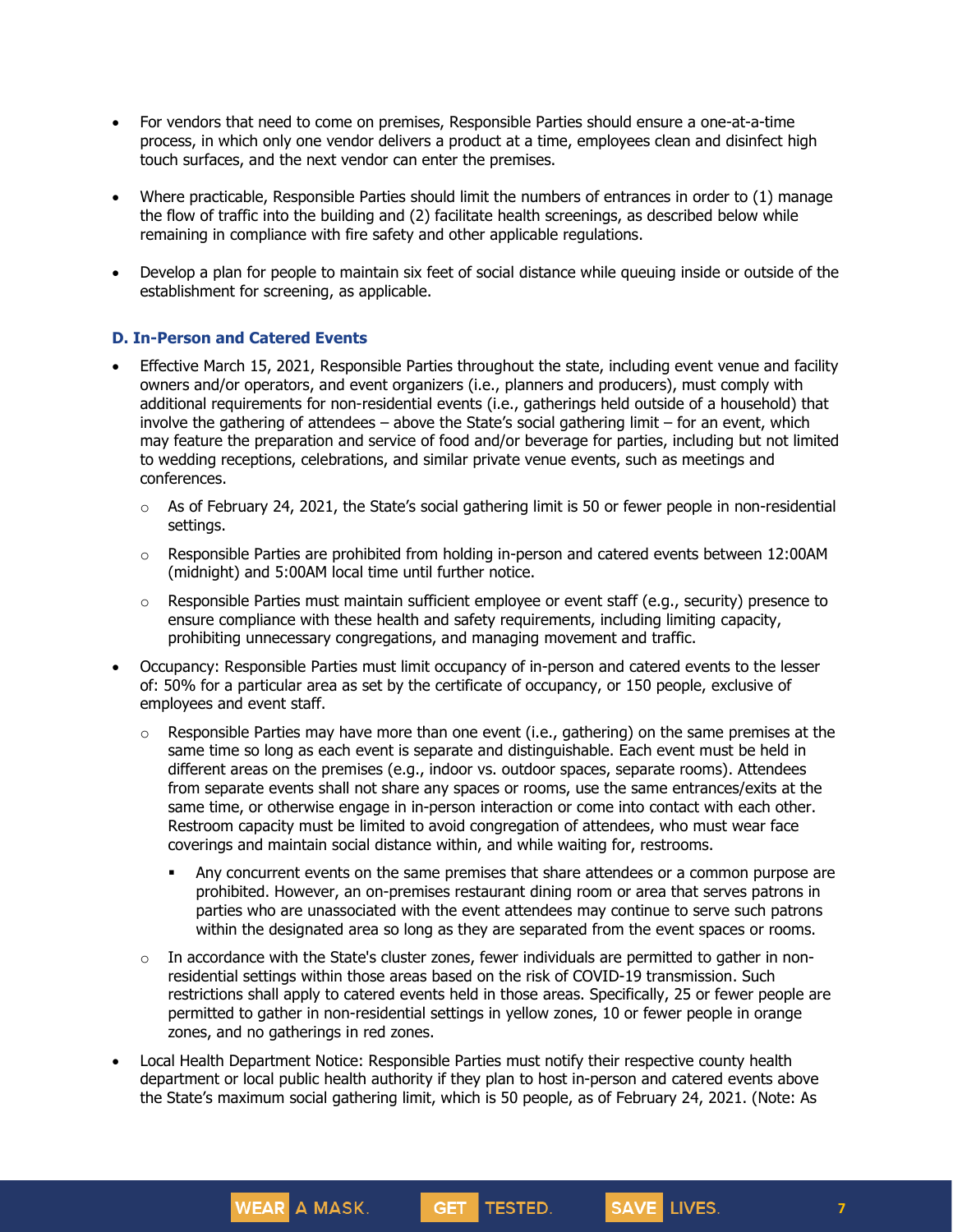referenced above, areas that are designated as [cluster](https://forward.ny.gov/micro-cluster-strategy) zones may have lower social gathering limits in effect.)

- $\circ$  For each event above the social gathering limit, Responsible Parties must submit event details to the local health authority, at least 5 days in advance of the event date, and such details shall include but not be limited to the (1) Responsible Parties' contact information, (2) event name or function, (3) event address, (4) event date and time, (5) event duration (including loading and unloading times), (6) expected number of event attendees, (7) expected number of event staff, and (8) location on premises (e.g., indoor, outdoor) indicated by description and/or on event floor plan.
	- Events may be subject to inspection by local health authorities to ensure compliance with all provisions of the guidance.
- Contact Information for Tracing: For any event conducted pursuant to this guidance, Responsible Parties must require each attendee (or, if attendee is a minor, an adult from their party/household/family) in attendance to sign-in before or immediately upon arrival to the event, providing their full name, date of birth, address, email, and phone number for use in potential contact tracing efforts, if necessary.
	- $\circ$  The sign-in process may be conducted through any means that the Responsible Parties establish to collect the above contact information, including but not limited to a digital application and/or paper form.
	- $\circ$  Responsible Parties must maintain a record of the aforementioned sign-in data for a minimum period of 28 days and make such data available to State and local health authorities upon request.
- Screening Testing: For any event conducted pursuant to this guidance, Responsible Parties must require and ensure all attendees have received a negative diagnostic test result for COVID-19 using a Food and Drug Administration (FDA) authorized polymerase chain reaction (PCR) or other nucleic acid amplification test (NAATs) of comparable analytical sensitivity performance that was performed on a specimen (e.g., swab) collected within 72 hours of the event start time. Responsible Parties may also accept negative test results for COVID-19 from a FDA authorized antigen test performed on a specimen collected within 6 hours of the event start time. All attendees must present proof of the negative diagnostic test result (e.g., mobile application, paper form) to designated employees or event staff prior to, or immediately upon, arrival to the event.
	- o Responsible Parties may offer to perform FDA-authorized antigen testing for attendees to obtain test results of specimens collected within 6 hours of the event on premises; provided, however, such antigen testing must meet all requirements and standards set forth by DOH, including timely and complete reporting of results to the Department's Electronic Clinical Laboratory Reporting System (ECLRS).
		- **•** To minimize potential exposure while waiting for PCR, NAAT, or antigen test results, individuals should monitor for symptoms of COVID-19, wear a face covering when in public, maintain social distancing, and should avoid extended periods in public, contact with strangers, and large congregate settings.
	- $\circ$  Alternatively, attendees may provide proof of having completed the COVID-19 vaccination series at least 14 days prior to the date of the event. However, as DOH and the Centers for Disease Control and Prevention (CDC) continue to evaluate the effect of immunization on potential COVID-19 transmission, diagnostic testing is still recommended, and venues may choose to require testing. DOH, in consultation with CDC, will continue to monitor vaccination developments and revise guidance accordingly.
	- $\circ$  Employees and event staff must also be tested for COVID-19 through a diagnostic test prior to events, and must be tested biweekly thereafter for as long as they are actively engaged in

GET TESTED.

SAVE LIVES.

WEAR A MASK.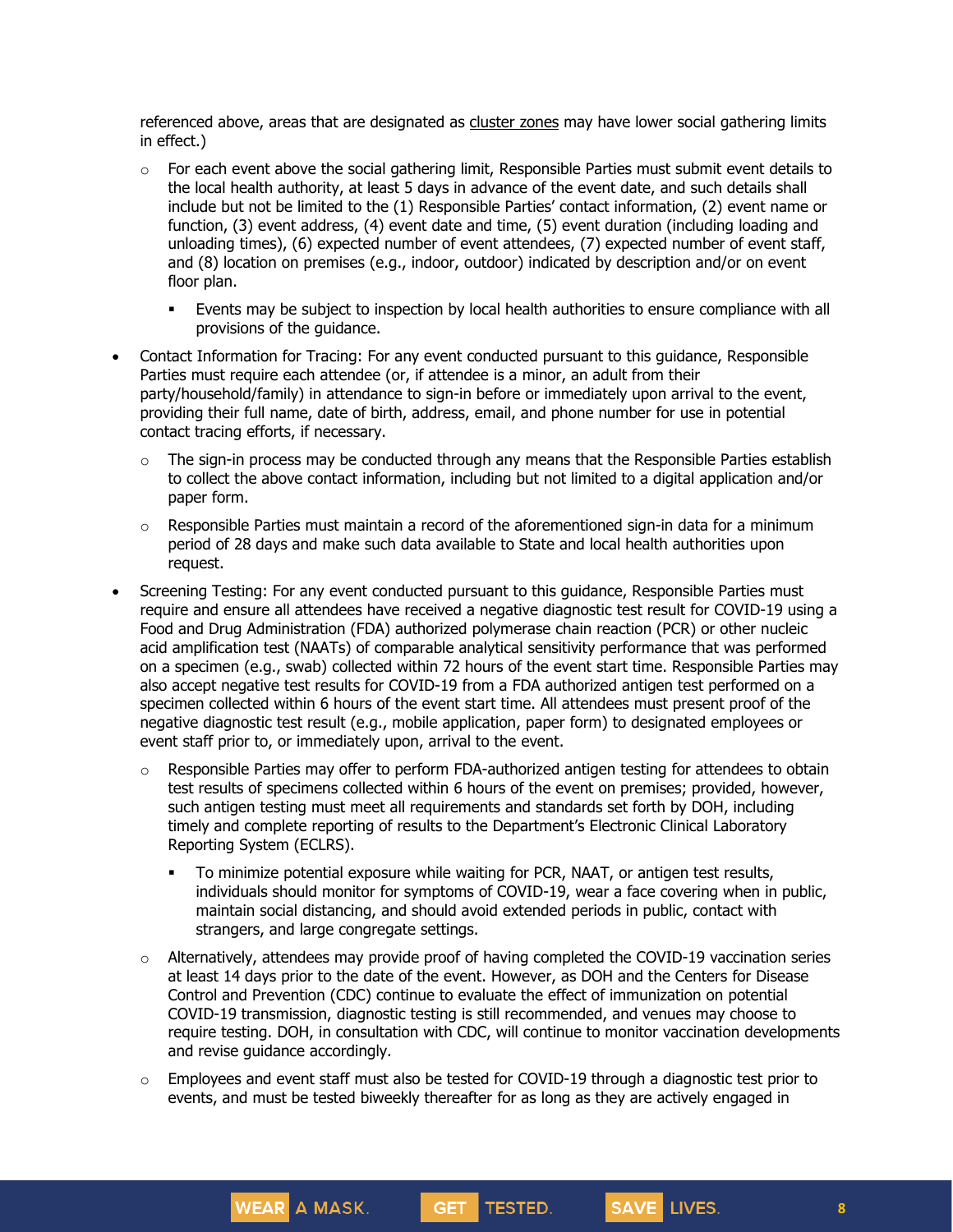hosting events and interacting in close contact with attendees. Alternatively, employees and event staff may provide proof of having completed the COVID-19 vaccination series at least 14 days prior to the date of event(s).

- $\circ$  Any attendee who fails to present a negative diagnostic test result or proof of immunization, as described above, must be denied entry to the event.
- Health Screening: Responsible Parties must implement mandatory health screening for employees, event staff, and attendees prior to the event.
	- o As detailed below, health screening shall consist of questions regarding current or recent COVID-19 symptoms (e.g., temperature in excess of 100.4 degrees Fahrenheit), close or proximate contact with confirmed or suspected COVID-19 case(s), recent positive COVID-19 test result(s), and compliance with State's travel advisory.
- Distancing: Responsible Parties must ensure that all attendees practice social distancing by maintaining a distance of, at least, six feet from other individuals, except for members of the same immediate party/household/family.
	- $\circ$  Responsible Parties must assign each attendee to a table or area, where they must be seated while eating or drinking for the duration of the event. To the extent practicable, individuals should be seated at a table or area with members of their same immediate party/household/family.
	- $\circ$  Where attendees may frequently interact with employees or event staff (e.g., host station, reception desk), Responsible Parties should install appropriate physical barriers. Further, Responsible Parties should consider implementing touchless systems for transactions that require close contact between attendees and employees/event staff (e.g., check-in).
	- $\circ$  Responsible Parties must post appropriate signage notifying attendees of social distancing requirement at the event location.
- Face Covering: Responsible Parties must ensure that attendees, employees, and event staff wear acceptable face coverings at all times; provided, however, that attendees may remove their face coverings when seated at their assigned table to eat or drink. The face covering requirement applies to any attendee over the age of two and able to medically tolerate such covering.
	- $\circ$  Responsible Parties may temporarily allow certain attendees to remove face coverings while presenting/speaking at the event, provided that such attendee maintain 12 feet of social distance, or be separated by an appropriate physical barrier, from other attendees.
	- $\circ$  Responsible Parties must post appropriate signage notifying attendees of face covering requirement at the event location.
- Controlled Movement: Responsible Parties must ensure that all event attendees are confirmed in advance (e.g., guest list) to ensure compliance with occupancy, plan movement of individuals throughout the premises, and prevent unnecessary congregation or foot-traffic congestion in common areas (e.g., entrances, exits, restrooms).
	- $\circ$  Responsible Parties must designate points of ingress/egress throughout the premises to ensure capacity and occupancy compliance.
	- o Responsible Parties should develop a system to stagger the ingress/egress of attendees at the event venue or facility (e.g., timed entry, distanced waiting zones).
	- o Responsible Parties should consider limiting amenities or event services

WEAR A MASK.

that may present unnecessary interactions between employees/event staff and attendees (e.g., coat checks, valet, parking attendant), unless additional protective measures can be adopted

GET TESTED.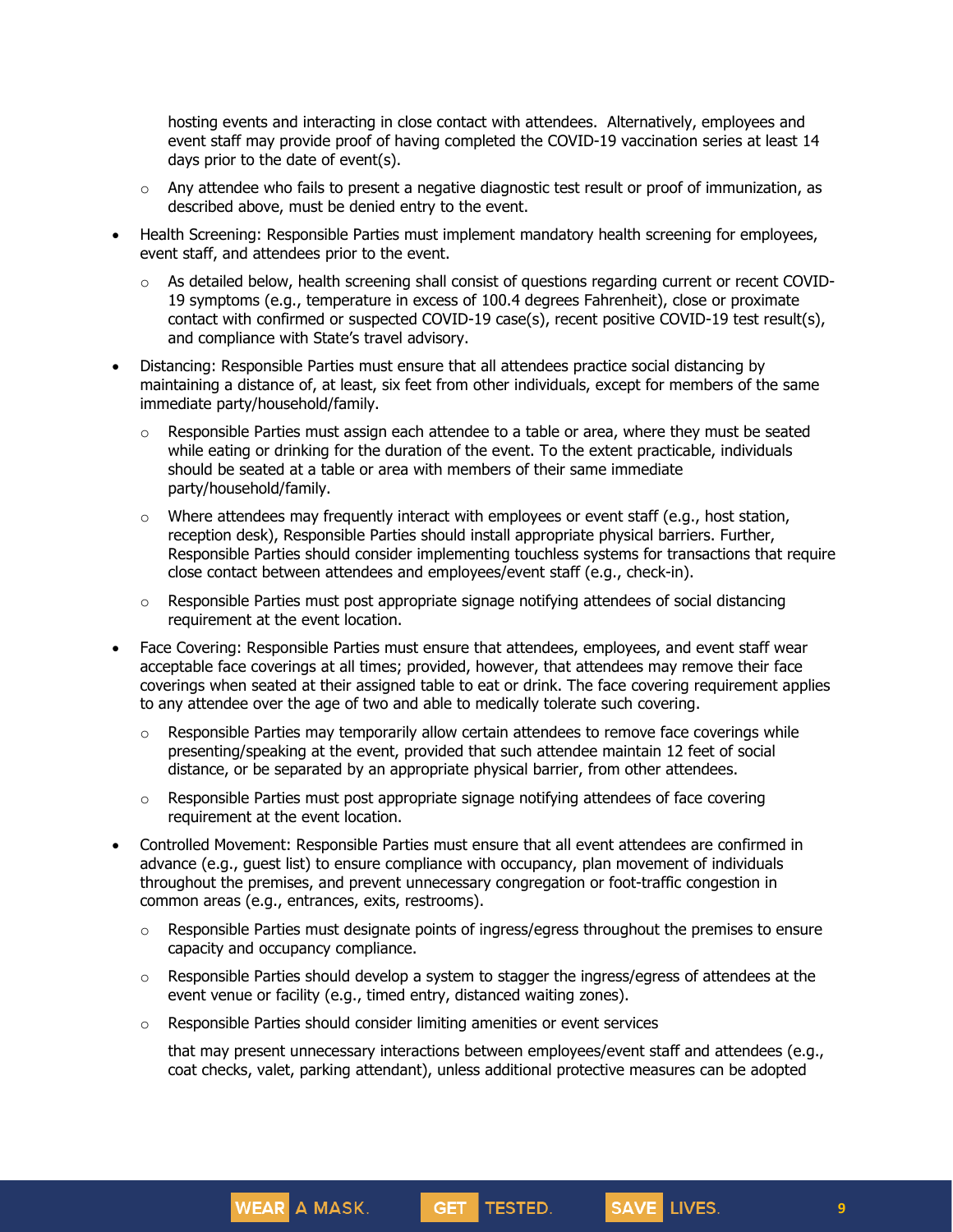(e.g., contactless transactions, frequent cleaning/disinfection of shared equipment or surfaces, use of disposable gloves).

- $\circ$  Responsible Parties should adopt one-directional paths for attendees on floors and stairs, where practicable.
- Activities: Responsible Parties must ensure that attendees are not congregating, except when seated at their assigned table. Attendees should only be standing when necessary (e.g., enter/exit, restroom, use of staffed buffet), when essential to the event (e.g., entrance of bride and groom), or when permitted as follows:
	- $\circ$  Responsible Parties may provide cocktail receptions for attendees where standing is permitted with strict adherence to social distancing; provided, however, that attendees only remove their face coverings and consume food and beverages while seated. Further, attendees must not remove their face covering and must not consume food and beverage if members of different parties/households/families are within six feet.
	- $\circ$  Responsible Parties may permit live music, entertainment (e.g., DJ), and/or dancing within the following parameters, which will be revisited by the State as the public health condition continues to change:
		- Live music performers and other entertainers, particularly if unmasked or playing a wind instrument, must be separated from attendees by either 12 feet or an appropriate physical barrier.
		- **•** Select attendees who are designated to the Responsible Parties prior to the event may participate in ceremonial dances with members of their immediate party/household/family (e.g., first dances at a wedding reception) so long as they maintain six feet of separation from other attendees throughout the dance.
		- **■** Attendees may dance with only members of their same immediate party/household/family who are seated at their table in designated and clearly marked areas or zones that are assigned to them and spaced, at least, six feet apart from any other dancing areas or zones, and any tables. Ideally, each dancing areas or zones should not be less than 36 square feet. Attendees must wear face coverings while in their assigned dancing area or zone and cannot enter, use, or otherwise visit other dancing areas or zones.
	- $\circ$  Responsible Parties should consider staggered intervals for food service at staffed buffets to allow attendees to maintain social distance while waiting in line.
	- $\circ$  Responsible Parties should consider serving any passed foods (e.g., hors d'oeuvres) in containers that limit touching of any shared surfaces (e.g., platters) by attendees.

# **II. PLACES**

### **A. Kitchen Area**

- Before returning to work, Responsible Parties must complete pre-return checks and assessments of kitchen systems to ensure a healthy and safe environment.
- Responsible Parties must ensure kitchen staff wear face coverings at all times.

WEAR A MASK.

- Responsible Parties should reconfigure kitchens to maintain six feet distance, to the extent possible.
	- $\circ$  Responsible Parties should stagger shifts, if possible, to do work (e.g. food prep) ahead of time.

GET TESTED.

SAVE LIVES.

• To the extent possible, Responsible Parties should ensure kitchen staff are dedicated to one station throughout their shift (e.g. salad or grill or desserts).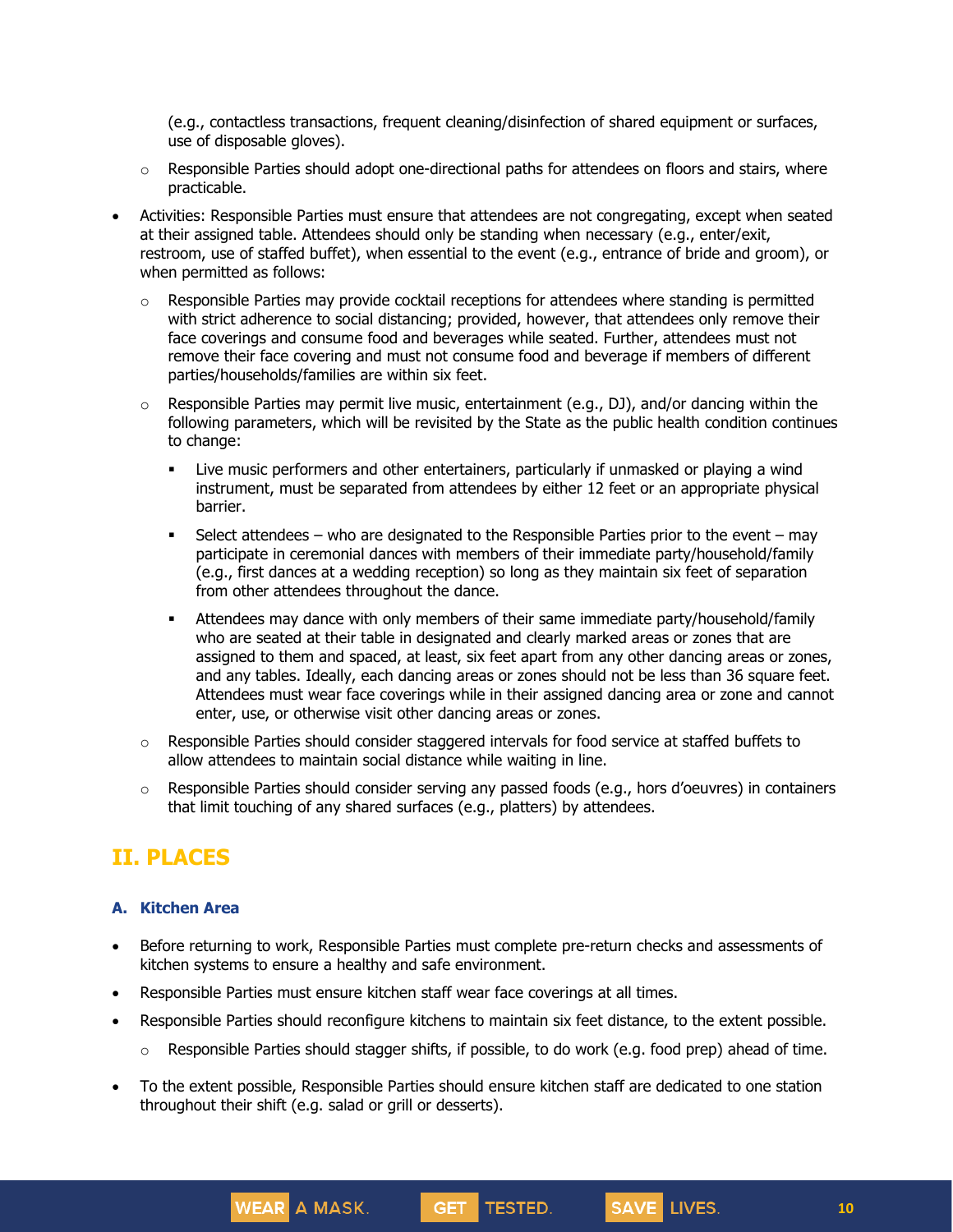- Where applicable, Responsible Parties should establish markers in work stations and areas with tape on the floor to signal six feet distance in all directions.
- Responsible Parties should encourage kitchen staff to place items on the counter for the next person to pick up rather than pass items from hands to hands.
- Responsible Parties must minimize sharing of kitchen equipment between staff (e.g. knives, pots, rags/towels), where possible.

### **B. Protective Equipment**

- In addition to the necessary PPE as required for certain workplace activities, Responsible Parties must procure, fashion, or otherwise obtain acceptable face coverings and provide such coverings to their employees while at work at no cost to the employee. Responsible Parties should have an adequate supply of face coverings, masks and other required PPE on hand should an employee need a replacement or should a vendor be in need. Acceptable face coverings include, but are not limited to, cloth (e.g. homemade sewn, quick cut, bandana), surgical masks, N95 respirators, and face shields.
- Face coverings must be cleaned or replaced after use and may not be shared. Please consult the CDC [guidance](https://www.cdc.gov/coronavirus/2019-ncov/community/guidance-business-response.html) for additional information on cloth face coverings and other types of PPE, as well as instructions on use and cleaning.
	- $\circ$  Note that cloth face coverings or disposable masks shall not be considered acceptable face coverings for workplace activities that impose a higher degree of protection for face covering requirements. For example, if N95 respirators are traditionally required for specific food service activities, a cloth or homemade mask would not suffice. Responsible Parties must adhere to OSHA standards for such safety equipment.
- Responsible Parties must allow their employees to use their own acceptable face coverings but cannot require their employees to supply their own face coverings. Further, this guidance shall not prevent employees from wearing their personally owned additional protective coverings (e.g. surgical masks, N95 respirators, or face shields), or if the Responsible Parties otherwise require employees to wear more protective PPE due to the nature of their work. Employers should comply with all applicable OSHA standards.
- Responsible Parties must ensure that all staff wear face coverings at all times. Responsible Parties must ensure staff practice hand hygiene and use bare hand barriers consistent with State and Local Sanitary Codes.
	- $\circ$  If employees wear gloves during non-food preparation activities, Responsible Parties must:
		- **Ensure employees replace gloves frequently; and**

WEAR A MASK.

- Encourage employees to change gloves when switching tasks (e.g. serving customers to prerolling silverware).
- $\circ$  If employees do not wear gloves, Responsible Parties must ensure employees frequently wash and/or sanitize their hands.
	- **Responsible Parties must ensure that employees who are bussing tables wash their hands** with soap and water and, if they are wearing gloves, replace their gloves, before and after cleaning and disinfecting tables.

GET TESTED.

SAVE LIVES.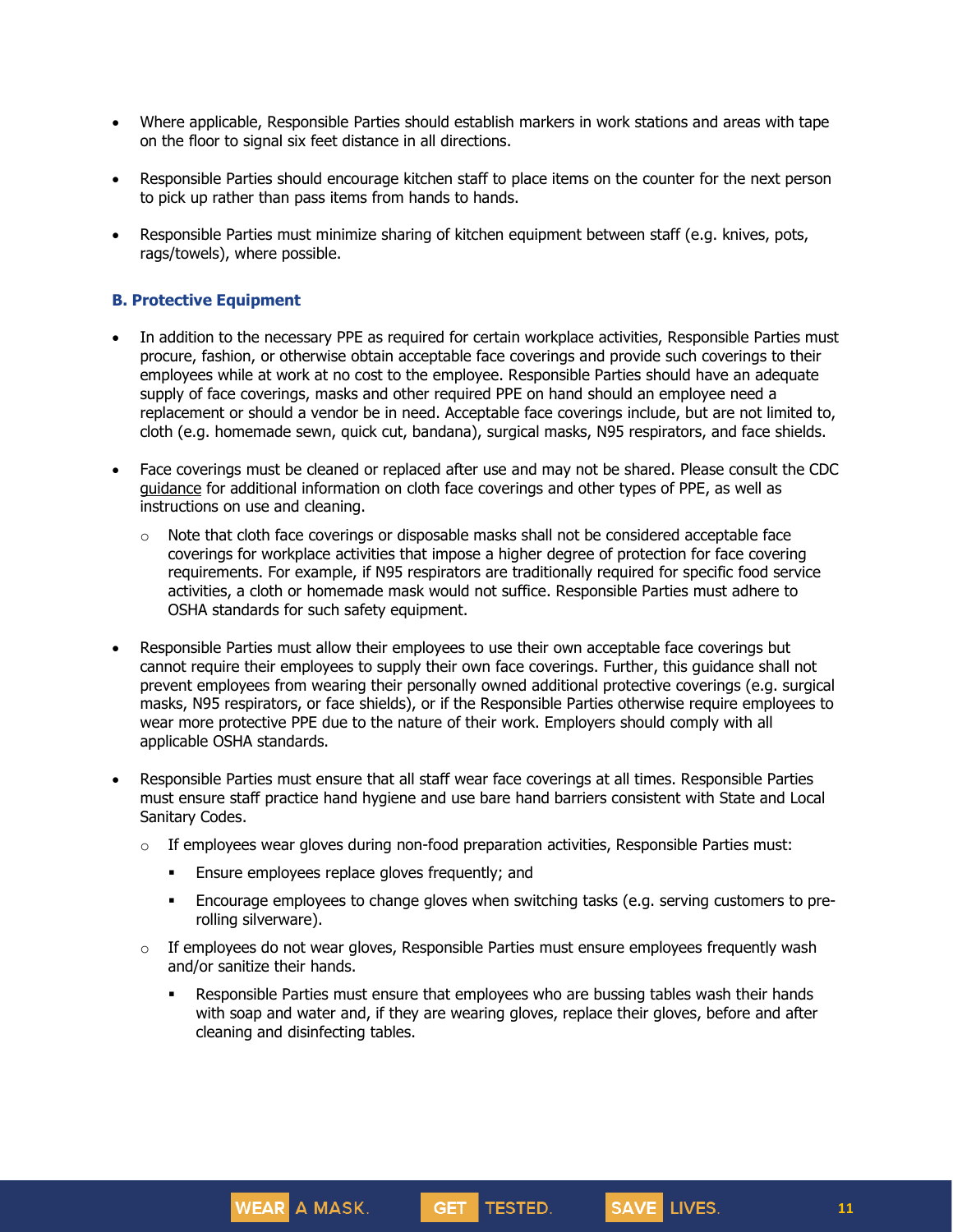- Responsible Parties must only permit customer entry into the establishment if they wear an acceptable face covering; provided, however, that the customer is over the age of two and able to medically tolerate such covering.
	- $\circ$  Responsible Parties should require customers to wear face coverings when not seated at a table (e.g. when waiting for pickup, placing order at counter or window, walking to/from table, walking to/from restroom).
	- $\circ$  Once seated, Responsible Parties should encourage, but not require customers to wear face coverings when not eating and/or drinking.
- Responsible Parties must put in place measures to limit the sharing of objects, such as kitchen tools, pens and pads, as well as the touching of shared surfaces, such as doorknobs, keypads, and touchscreens; or, require workers to wear gloves (trade-appropriate or medical) when in contact with shared objects or frequently touched surfaces; or, require workers to wash their hands before and after contact.
- Responsible Parties must train their employees on how to adequately put on, take off, clean (as applicable), and discard PPE, including but not limited to, appropriate face coverings.

### **B. Hygiene, Cleaning, and Disinfection**

- Responsible Parties must ensure adherence to hygiene and cleaning and disinfection requirements as advised by the CDC and DOH, including "Guidance for Cleaning and [Disinfection](https://coronavirus.health.ny.gov/system/files/documents/2020/03/cleaning_guidance_general_building.pdf) of Public and Private Facilities for [COVID-19](https://coronavirus.health.ny.gov/system/files/documents/2020/03/cleaning_guidance_general_building.pdf)," and the "STOP THE [SPREAD](https://coronavirus.health.ny.gov/system/files/documents/2020/04/13067_coronavirus_protectyourself_poster_042020.pdf)" poster, as applicable. Responsible Parties must maintain logs that include the date, time, and scope of cleaning and disinfection.
- Responsible Parties must provide and maintain hand hygiene stations on site, as follows:
	- $\circ$  For handwashing: soap, running warm water, disposable paper towels, and a lined garage can.
	- o For hand sanitizing: an alcohol-based hand sanitizer containing at least 60% alcohol for areas where handwashing facilities may not be available or practical.
	- $\circ$  Responsible Parties should make hand sanitizer available throughout high touch areas (e.g. outside restrooms). It should be placed in convenient locations, such as at entrances, exits, cashiers. Touch-free hand sanitizer dispensers should be installed where possible.
	- $\circ$  In food trucks and concessions where Responsible Parties are unable to provide running water stations, employees should wear gloves or regularly use hand sanitizing and continue to comply with federal, state, and local food handling and hygiene requirements.
- Responsible Parties should place signage near hand sanitizer stations indicating that visibly soiled hands should be washed with soap and water; hand sanitizer is not effective on visibly soiled hands.
- Place receptacles around the site for disposal of soiled items, including PPE.
- For take-out/delivery, Responsible Parties must:

WEAR A MASK.

- $\circ$  Provide hand hygiene stations for customers waiting for food and/or drinks;
- $\circ$  Ensure staff wash hands with soap and water or use hand sanitizer, and, if staff use gloves, regularly replace them; and
- $\circ$  Ensure, if pick-up/delivery is in indoors/enclosed space, windows and/or doors are opened to allow for ventilation.

GET TESTED.

SAVE LIVES.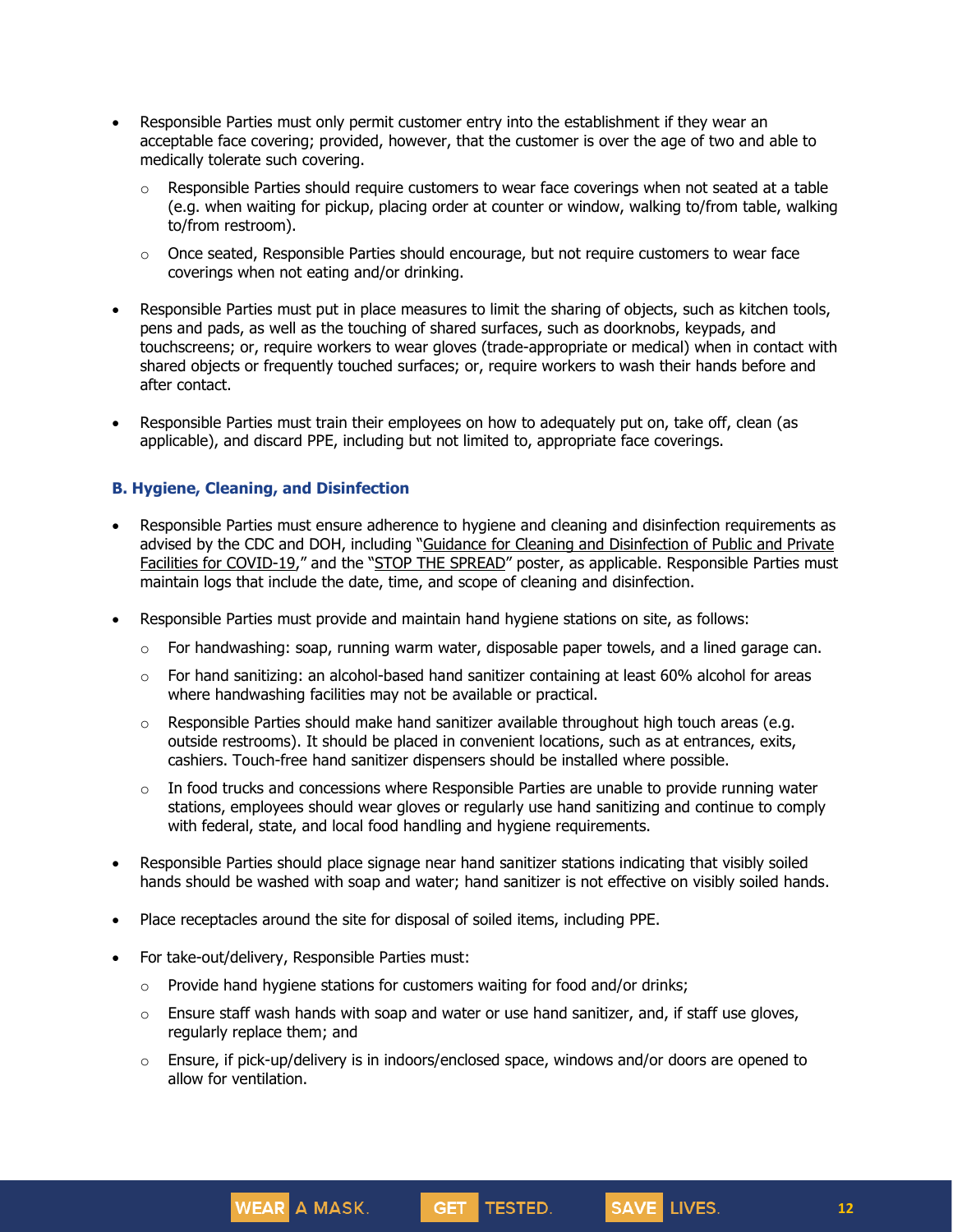- Responsible Parties must provide appropriate cleaning and disinfection supplies for shared and frequently touched surfaces and encourage their employees to use these supplies following manufacturer's instructions for use before and after use of these surfaces, followed by hand hygiene.
- Responsible Parties must conduct regular cleaning and disinfection of the site and more frequent cleaning and disinfection for high risk areas used by many individuals and for frequently touched surfaces. Cleaning and disinfection must be rigorous and ongoing and should occur at least after each shift, daily, or more frequently as needed. Please refer to DOH's "Interim [Guidance](https://coronavirus.health.ny.gov/system/files/documents/2020/03/cleaning_guidance_general_building.pdf) for Cleaning and [Disinfection](https://coronavirus.health.ny.gov/system/files/documents/2020/03/cleaning_guidance_general_building.pdf) of Public and Private Facilities for COVID-19" for detailed instructions on how to clean and disinfect facilities.
	- $\circ$  Responsible Parties must ensure regular cleaning and disinfection of restrooms. Restrooms should be cleaned and disinfected more often depending on frequency of use.
		- **•** Responsible Parties must ensure distancing rules are adhered to by using signage, occupied markers, or other methods to reduce restroom capacity where feasible.
		- **Responsible Parties must ensure that equipment and tools are regularly cleaned and** disinfected using registered disinfectants, including at least as often as employees change workstations or move to a new set of tools. Refer to the Department of Environmental Conservation (DEC) list of [products](http://www.dec.ny.gov/docs/materials_minerals_pdf/covid19.pdf) registered in New York State and identified by the EPA as effective against COVID-19.
	- $\circ$  If cleaning or disinfection products or the act of cleaning and disinfecting causes safety hazards or degrades the material or machinery, Responsible Parties must put in place hand hygiene stations for between use and/or supply disposable gloves and/or limitations on the number of employees using such machinery.
	- $\circ$  Responsible Parties must provide for the cleaning and disinfection of exposed areas in the event an individual is confirmed to have COVID-19, with such cleaning and disinfection to include, at a minimum, all heavy transit areas and high-touch surfaces (e.g. shared tools, equipment, machines, work stations, keypads, telephones, vending machines, communal coffee stations).
- CDC guidelines on "Cleaning and [Disinfecting](https://www.cdc.gov/coronavirus/2019-ncov/community/disinfecting-building-facility.html) Your Facility" if someone is suspected or confirmed to have COVID-19 are as follows:
	- $\circ$  Close off areas used by the person suspected or confirmed to have COVID-19.
		- Affected areas need to be close off and cleaned and disinfected.
		- If an employee of a food truck is suspected or confirmed to have COVID-19, the food truck must be closed until cleaned and disinfected.
	- $\circ$  Open outside doors and windows to increase air circulation in the area.

WEAR A MASK.

- o Wait 24 hours before you clean and disinfect. If 24 hours is not feasible, wait as long as possible.
- $\circ$  Clean and disinfect all areas used by the person suspected or confirmed to have COVID-19, such as offices, bathrooms, common areas, and shared equipment.
- $\circ$  Once the area has been appropriately cleaned and disinfected, it can be reopened for use.
	- Workers without close or proximate contact with the person who is suspected or confirmed to have COVID-19 can return to the work area immediately after cleaning and disinfection.
	- Refer to DOH's "Interim Guidance for Public and Private [Employees](https://coronavirus.health.ny.gov/system/files/documents/2020/06/doh_covid19_publicprivateemployeereturntowork_053120.pdf) Returning to Work Following [COVID-19](https://coronavirus.health.ny.gov/system/files/documents/2020/06/doh_covid19_publicprivateemployeereturntowork_053120.pdf) Infection or Exposure" for information on "close or proximate" contacts.

GET TESTED.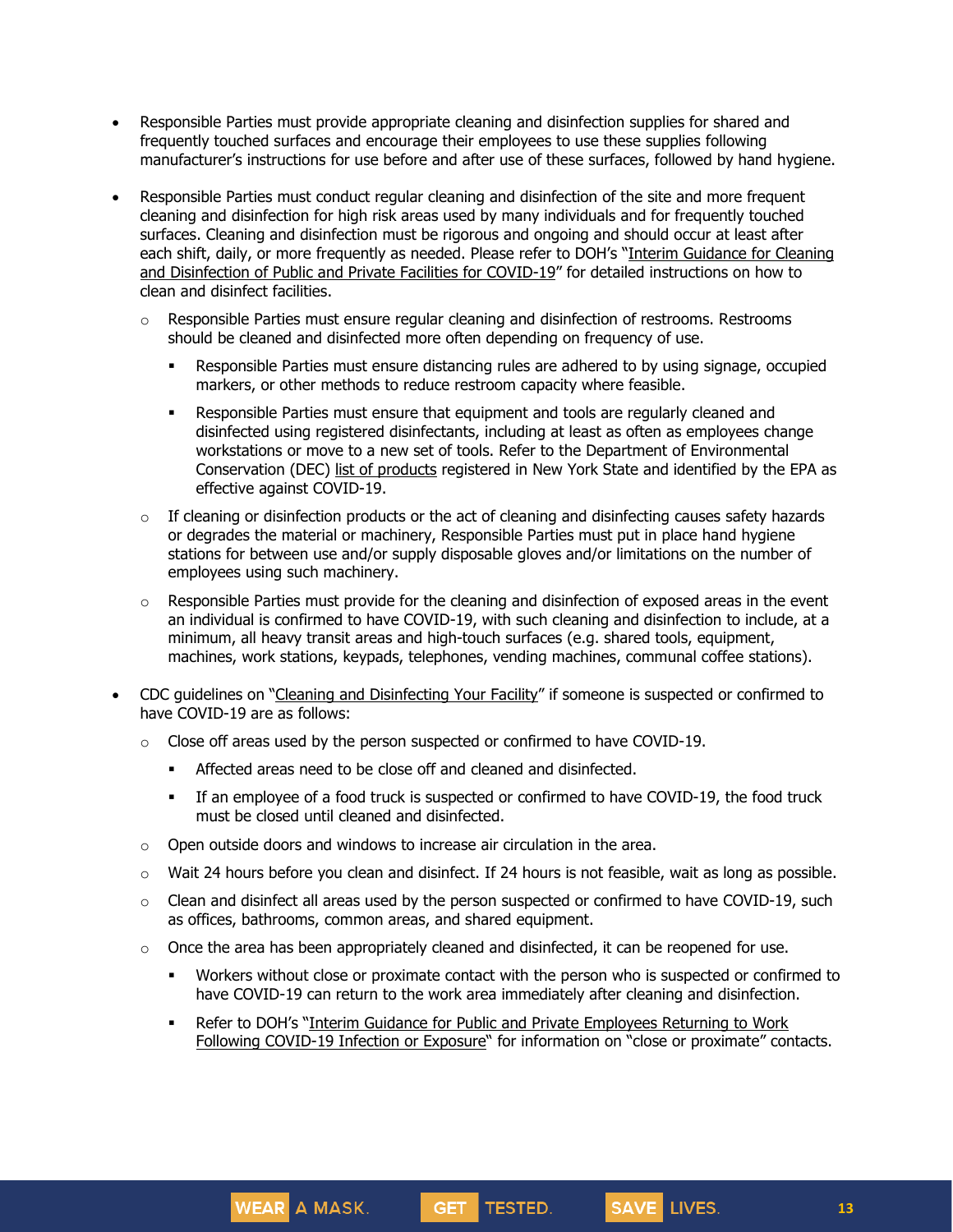- $\circ$  If more than seven days have passed since the person who is suspected or confirmed to have COVID-19 visited or used the facility, additional cleaning and disinfection is not necessary, but routine cleaning and disinfection should continue.
- Responsible Parties must prohibit employees from sharing food and beverages among themselves, encourage employees to bring lunch from home, and reserve adequate space for employees to observe social distancing while eating meals.
- Responsible Parties must ensure that all condiments provided directly to customers be in single-use disposable containers or reusable containers that are regularly cleaned and disinfected, ideally between each party's use.
- Responsible Parties should ensure that guests are provided with single use, paper, disposable menus and/or that menus are displayed on white boards/chalk boards/televisions/projectors, where possible. If non-disposable menus are used, Responsible Parties must clean and disinfect the menus between each party's use.
	- $\circ$  Responsible Parties should encourage customers to view menus online (e.g. on their own smartphone or electronic device) where possible.
- Responsible Parties must use pre-packaged silverware or pre-rolled silverware. Silverware must be pre-rolled while wearing masks and gloves.
- Responsible Parties must not offer or otherwise provide unwrapped straws and toothpicks.

#### **C. Phased Reopening**

• Responsible Parties are encouraged to phase-in reopening activities so as to allow for operational issues to be resolved before production or work activities return to normal levels. Responsible Parties should consider limiting the number of employees, hours, and number of customers available to be served when first reopening so as to provide operations with the ability to adjust to the changes.

#### **D. Communications Plan**

- Responsible Parties must affirm that they have reviewed and understand the state-issued industry guidelines, and that they will implement them.
- Responsible Parties should develop a communications plan for employees, vendors, and customers that includes applicable instructions, training, signage, and a consistent means to provide employees with information. Responsible Parties may consider developing webpages, text and email groups, and social media.

# **III. PROCESSES**

### **A. Screening and Testing**

WEAR A MASK.

• Responsible Parties must implement mandatory daily health screening practices of their employees and, where practicable, vendors, but such screening shall not be mandated for customers and delivery personnel.

GET TESTED.

SAVE LIVES.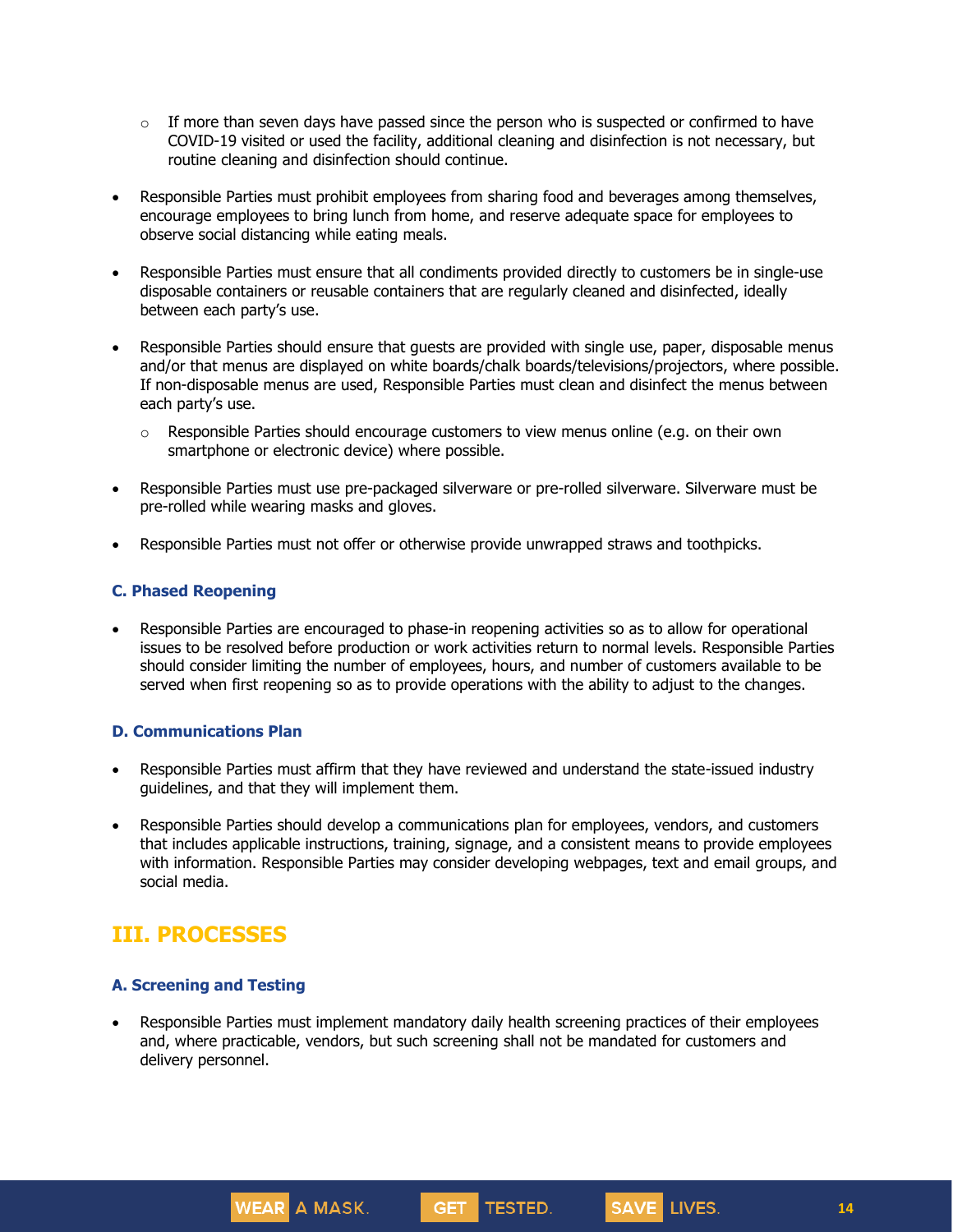- $\circ$  Screening practices may be performed remotely (e.g. by telephone or electronic survey), before the employee reports to the site, to the extent possible; or may be performed on site.
- $\circ$  Screening should be coordinated to prevent employees from intermingling in close or proximate contact with each other prior to completion of the screening.
- $\circ$  At a minimum, screening should be required of all employees and vendors completed using a questionnaire that determines whether the employee or vendor has:
	- (a) knowingly been in close or proximate contact in the past 14 days with anyone who has tested positive for COVID-19 or who has or had symptoms of COVID-19;
	- (b) tested positive for COVID-19 in the past 14 days; and/or
	- (c) has experienced any symptoms of COVID-19 in the past 14 days.
- Responsible Parties cannot mandate that customers complete a health screen or provide contact information but may encourage customers to do so. Responsible Parties may provide an option for customers to provide contact information so they can be logged and contacted for contact tracing, if necessary.
- Refer to CDC guidance on "Symptoms of [Coronavirus](https://www.cdc.gov/coronavirus/2019-ncov/symptoms-testing/symptoms.html)" for the most up to date information on symptoms associated with COVID-19.
- Responsible Parties must require employees to immediately disclose if and when their responses to any of the aforementioned questions changes, such as if they begin to experience symptoms, including during or outside of work hours.
- In addition to the screening questionnaire, temperature checks may also be conducted per U.S. Equal Employment Opportunity Commission or DOH guidelines. Responsible Parties are prohibited from keeping records of employee health data (e.g. the specific temperature data of an individual), but are permitted to maintain records that confirm individuals were screened and the result of such screening (e.g., pass/fail, cleared/not cleared).
- Responsible Parties must ensure that any personnel performing screening activities, including temperature checks, are appropriately protected from exposure to potentially infectious workers or vendors entering the site. Personnel performing screening activities should be trained by employeridentified individuals who are familiar with CDC, DOH, and OSHA protocols.
- Screeners should be provided and use PPE, including at a minimum, a face mask, and may include gloves, a gown, and/or a face shield.
- An individual who screens positive for COVID-19 symptoms must not be allowed to enter the premises and must be sent home with instructions to contact their healthcare provider for assessment and testing.
	- $\circ$  Responsible Parties should provide such individuals with information on healthcare and testing resources.
	- $\circ$  Responsible Parties must immediately notify the state and local health department about the case if test results are positive for COVID-19.

GET TESTED.

SAVE LIVES.

• Responsible Parties should refer to DOH's "Interim Guidance for Public and Private [Employees](https://coronavirus.health.ny.gov/system/files/documents/2020/06/doh_covid19_publicprivateemployeereturntowork_053120.pdf) Returning to Work Following [COVID-19](https://coronavirus.health.ny.gov/system/files/documents/2020/06/doh_covid19_publicprivateemployeereturntowork_053120.pdf) Infection or Exposure" regarding protocols and policies for employees seeking to return to work after a suspected or confirmed case of COVID-19 or after the employee had close or proximate contact with a person with COVID-19.

WEAR A MASK.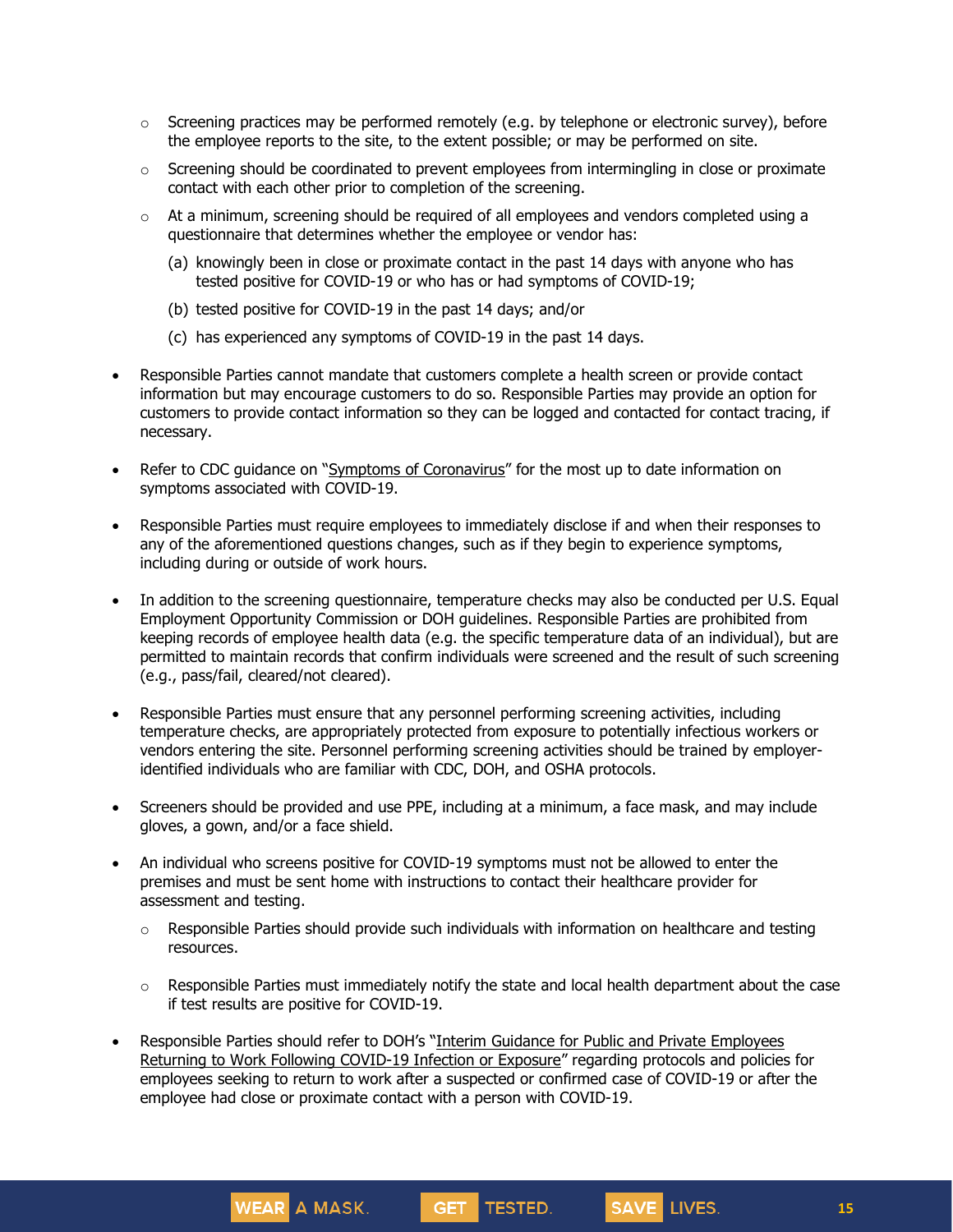- Responsible Parties must designate a central point of contact, which may vary by activity, location, shift or day, responsible for receiving and attesting to having reviewed all questionnaires, with such contact also identified as the party for individuals to inform if they later are experiencing COVID-19 related symptoms, as noted on the questionnaire.
- Responsible Parties must designate a site safety monitor whose responsibilities include continuous compliance with all aspects of the site safety plan.
- To the extent possible, Responsible Parties should maintain a log of every person, including workers and vendors, who may have close or proximate contact with other individuals at the work site or area; excluding customers and deliveries that are performed with appropriate PPE or through contactless means. The log should contain contact information, such that all contacts may be identified, traced and notified in the event an employee is diagnosed with COVID-19. Responsible Parties must cooperate with state and local health department contact tracing efforts.
	- $\circ$  Responsible Parties cannot mandate that customers complete a health screen or provide contact information but may encourage customers to do so.

#### **B. Tracing and Tracking**

- Responsible Parties must notify the state and local health department immediately upon being informed of any positive COVID-19 test result by a worker at their site.
- In the case of an employee, vendor, or customer who interacted at the business testing positive, the Responsible Parties must cooperate with the state and local health department to trace all contacts in the workplace, and the health department where the site is located must be notified of all employees logged and vendors/customers (as applicable) who entered the food service location dating back 48 hours before the individual first experienced COVID-19 symptoms or tested positive, whichever is earlier. Confidentiality must be maintained as required by federal and state law and regulations.
- Local health departments may, under their legal authority, implement monitoring and movement restrictions of infected or exposed persons including home isolation or quarantine.
- Individuals who are alerted that they have come into close or proximate contact with a person with COVID-19, and have been alerted via tracing, tracking or other mechanism, are required to selfreport to their employer at the time of alert and shall follow the protocol described and referenced above.

## **IV. EMPLOYER PLANS**

Responsible Parties must conspicuously post completed safety plans on site for employees. The State has made available a business reopening safety plan template to guide business owners and operators in developing plans to protect against the spread of COVID-19.

GET TESTED.

#### **Additional safety information, guidelines, and resources are available at:**

New York State Department of Health Novel Coronavirus (COVID-19) Website <https://coronavirus.health.ny.gov/>

Centers for Disease Control and Prevention Coronavirus (COVID-19) Website <https://www.cdc.gov/coronavirus/2019-ncov/index.html>

WEAR A MASK.